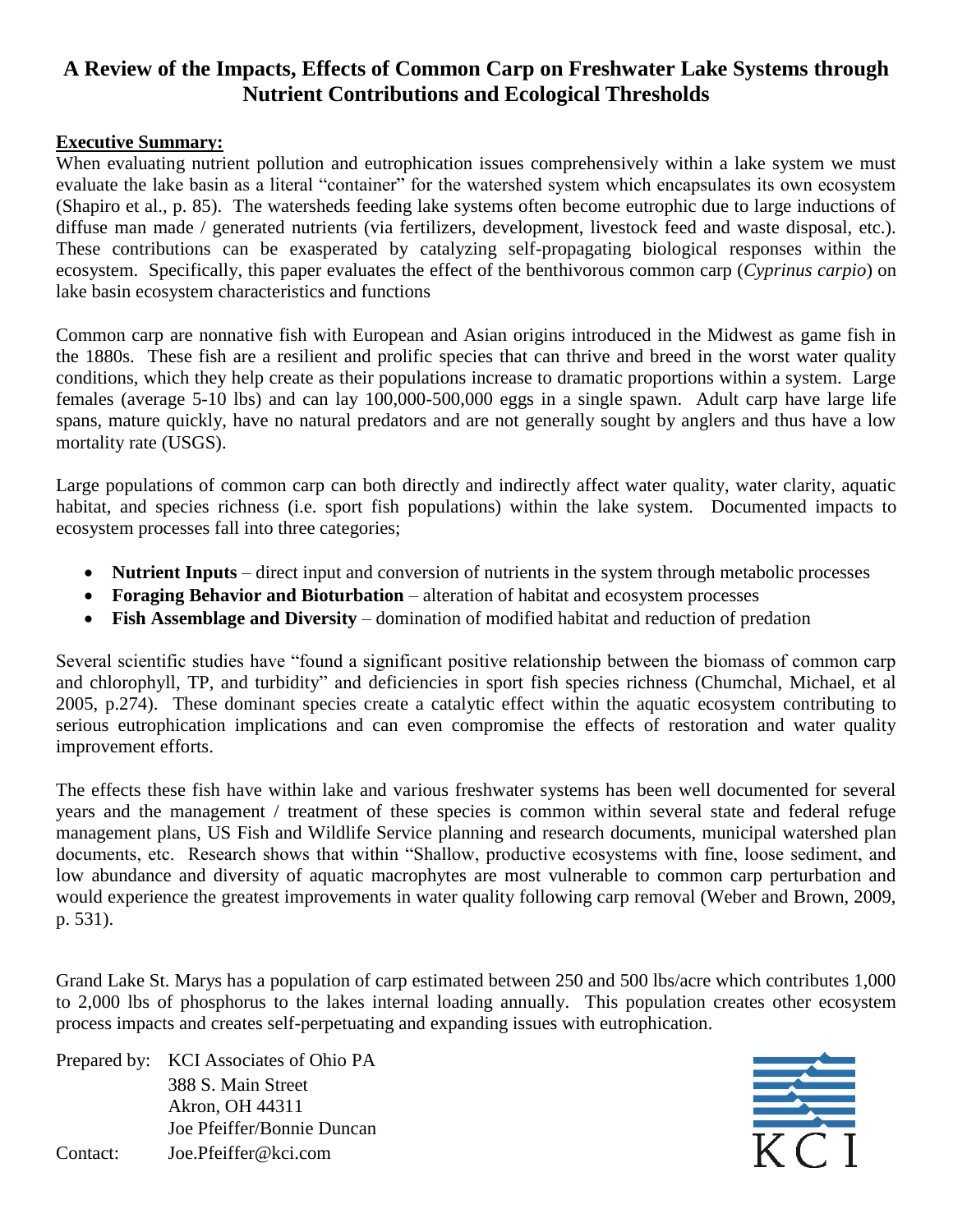#### **Supporting Documentation of Direct and Indirect Consequences on Ecosystem Processes**

#### **Nutrient Inputs:**

Common carp are known to be an omnivorous species and their diet is diverse and flexible given available resources. They can consume zooplankton, worms, insect larvae as well as other organic plant material particularly when other food sources are not readily available. They may also feed on fish eggs and larvae of other fishes. "The fish digest organic matter, and excrete soluble nutrients, thereby transforming sediment phosphorus into soluble phosphorus available for uptake by algae at the lake surface" (RWMWD, 2006, p.4).

As common carp species grow in size and populations increase, nutrients, including phosphorus, nitrogen and ammonia are directly affected within the water column which may fuel eutrophication. This growth may also be stimulated by increased nutrient loads contributed by watershed inputs. In a controlled study completed by Matthew M. Chumchal and Ray A. Drenner, scientists theorize that phosphorus loads in carp excretion and defecation rates may also increase with watershed loads, especially with regard to TP (Chumchal and Drenner, 2004, p. 151). The TP contributed directly by common carp can reach levels equal or greater than watershed loads if populations are abundant.

The impact of these direct nutrient rich inputs "may stimulate phytoplankton growth under nitrogen or phosphorus limiting conditions" (Chumchal and Drenner, 2004 p. 155). Data suggests that "at least 50% of the phosphorus excreted by common carp may be readily available for phytoplankton production" (Weber and Brown, Vol. 17 2009, p. 526). Phytoplankton drive many of the food webs within aquatic ecosystems however as their production increases with increased nutrient loading, turbidity and common carp biomass, the threat of promoting algae and blue green algae also increases (Weber and Brown, Vol. 17 2009, p.529.

These direct contributions common carp create are not well documented as the indirect ecosystem impacts are, however an extensive literature review conducted as part of this study found one pertinent paper regarding the digestive activities of carp and their specific nutrient contribution within freshwater systems. The paper written by Vincent A. LaMarra, Jr., *Digestive activities of carp as a major contributor to the nutrient loading of lakes*, in 1975 has been referenced and cited worldwide throughout limnological journals, textbooks and scientific research papers by numerous experts, institutions and scientists in the field.

In LaMarra's experiments, he was able to demonstrate "the effects of various carp densities on the Total Phosphorus (TP) and chlorophyll concentrations of the overlying water" (RWMWD, 2006 p.7). His research demonstrates "**that carp populations of 200 kg/ha can internally load a lake with Total Phosphorus at 1.07 mg P/m<sup>2</sup>**  $\hat{d}$ **ay** to 2.18 mg P/m<sup>2</sup>  $\hat{d}$ **ay**" (RWMWD, 2006, p.7). In an example developed for the Ramsey-Washington Metro Watershed District for Lake Phalen in St. Paul, Minnesota, which is 198 acres in size, "an estimate of 1,000 carp.. assuming they are an average weight of 7 pounds would result in a fish density of about 40 kg/ha (or 5 seven-pound fish per acre). With a directly proportional relationship of Mr. LaMarra's findings, the internal loading at Lake Phalen with 1,000 carp could range from about 131 to 266 pounds of TP per year" (RWMWD, 2006 p. 7). In an extremely degraded water body, where carp populations are more established, the direct TP contributions could be sizably larger. These results alone indicate that removing benthivorous rough fish from lake systems could have a dramatic impact on water quality from a TP reduction standpoint alone.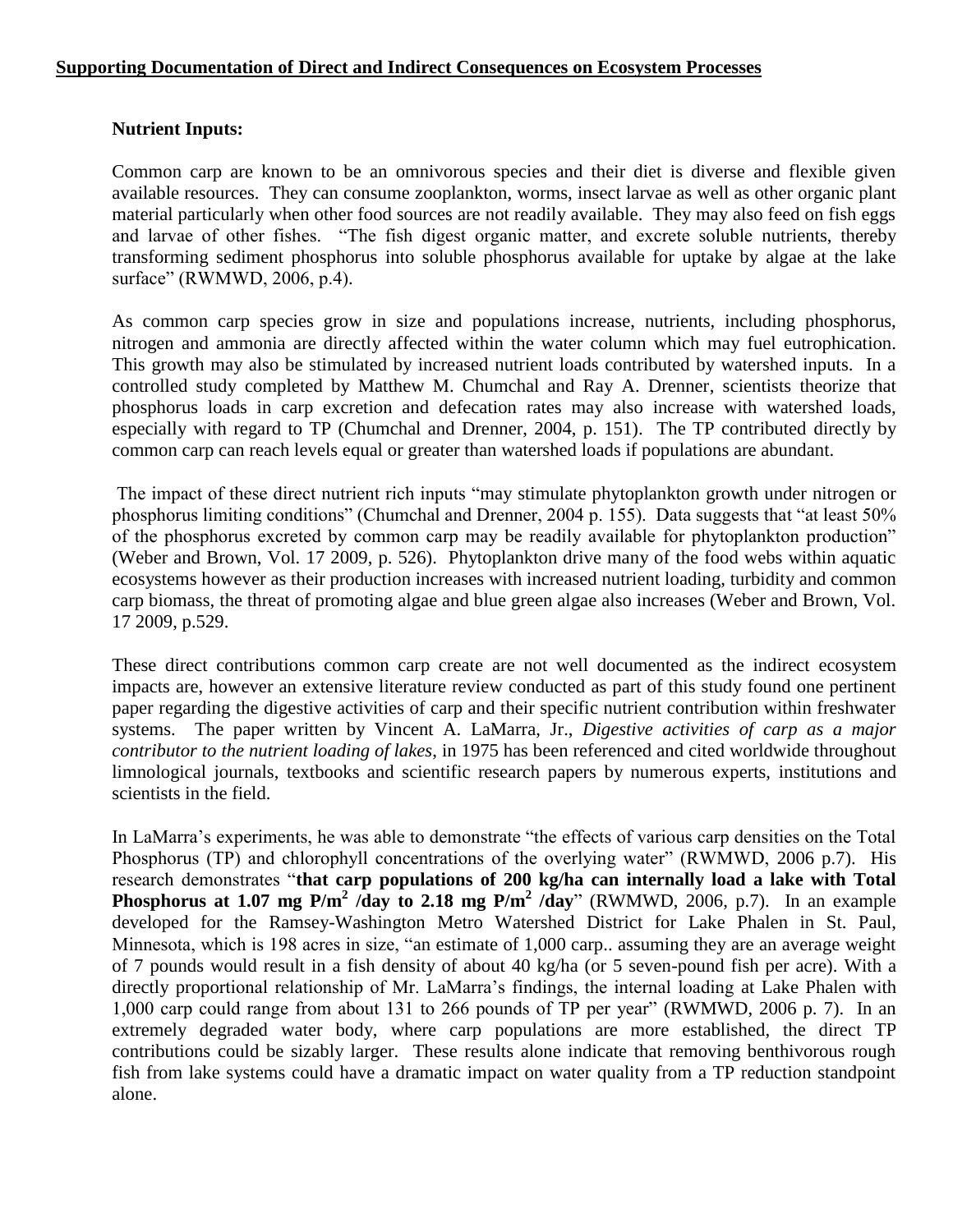#### **Foraging Behavior and Bioturbation**:

Carp are known to vigorously roil the water and bottom substrate in search of food and during spawning seasons. In a comprehensive study completed by Weber and Brown in 2009, "Common carp increased water column nutrients in 75% of the surveyed literature.." (Weber and Brown, Vol. 17 2009, p.526). The research completed in this analysis determined that "Common carp may directly and indirectly increase water column phosphorus, nitrogen, and ammonia as a result of benthic foraging activities, excretion, or destruction and subsequent decomposition of aquatic macrophytes" (Weber and Brown, Vol. 17 2009, p.526).

With large numbers of carp spawning and swimming, the effects of large populations can literally alter the physical bottom stratus and water column within a lake, making it difficult for any native fish or vegetative species to thrive over time. Carp activities suspend the sediment and organic material on the bottom of the lake into the water column and cause turbidity or bioturbation resulting in the increased release of nutrients. This bioturbation directly "inhibits [zooplankton] … ingestion of phytoplankton (e.g. Kirk and Gilbert 1990; Kirk 1991), and loss of plant refugia permits them to be readily consumed by planktivores (e.g. Schriver et al. 1995)" (Lougheed, Vanessa, et.al. 1998, p.1190).

Bioturbation reduces or eliminates subsurface light needed for plant growth and consequently photosynthetic plant production and oxygen levels dramatically decrease which eliminate macrophytes that provide cover. "Carp also reduce zooplankton and macroinvertebrate populations by predation" (Baldry, 2000 p. 2). Ultimately, fish and wildlife are adversely affected by the loss of zooplankton and macroinvertebrate food sources, and loss of aquatic macrophytes that provide cover for larval and juvenile fish and substrate for eggs and invertebrates (Kahl 1991)" (Baldry, 2000 p. 2).

## **Carp "Thresholds" & Effects on Fish Assemblage and Diversity:**

Not only do carp literally muddle the water they live in, they can have significant impacts on fish assemblages within lake systems. In turbid freshwater ecosystems, lakes can be "dominated by benthivores and contain few sight-feeding predators [i.e. walleye, bluegill and black bass], whereas lakes in a clear state often contain a diversity and abundance of sight-feeding predators" (Jackson, Zachary, et. al. 2010, p.14). "If a lake switches from a clear to a turbid state, consequent changes in the abundance and population structure of these fishes may greatly alter food web ecology as well as local economies that rely on income from recreational angling" (Jackson, Zachary, et. al. 2010, p.14).

In a study conducted by Zachary J. Jackson, Michael C. Quist, John A. Downing, and Joseph G. Larschied, for recreational lakes in Iowa, "High densities of common carp were related to undesirable water quality conditions and low abundance of important sport fishes" and also cause incisive disruptions and changes in lake functions (Jackson, Z., et. al. 2010, p.19). The study correlated "water quality, lake basin morphology, watershed land use and fish population variables" (Jackson, Z., et. al. 2010, p.16) The specific variables evaluated in this study included: "watershed to lake area ratio; percentage of row-crop agriculture in the watershed; mean depth; concentrations of total suspended solids, chlorophyll *a*, cyanobacteria, total phosphorus and total nitrogen; Secchi disk transparency; and RGI [Relative Growth Index] values" (Jackson, Z., et. al. 2010, p.16). The results of this study suggest "that when common carp catch rates exceed 2 kg/NN" (net night, i.e. for fyke nets fished overnight), recreational lakes in Iowa "…are likely to have high nutrients, poor water clarity and poor sport fish populations" (Jackson, Z., et. al. 2010, p.21). The Jackson, et al. study also found that within all the recreational lakes in Iowa evaluated, that "Shallow systems (natural lakes, oxbows) had higher densities of common carp compared to deeper systems (impoundments, surface mines), thereby suggesting that shallow lakes are more sensitive to the effects of common carp and that restoration efforts incorporating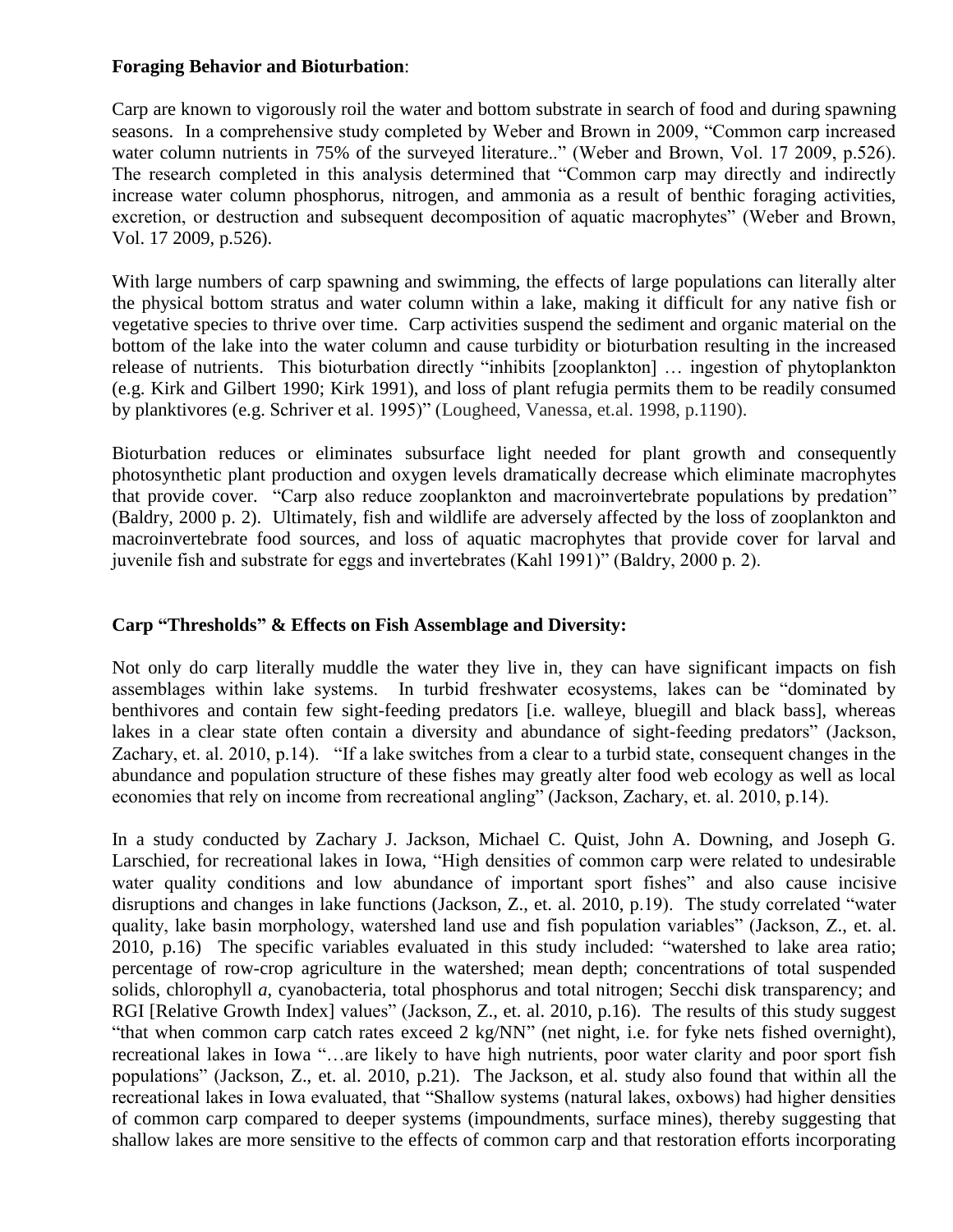biomanipulation of common carp will likely be most successful in shallow systems" (Jackson, Z., et. al. 2010, p.14).

Another study completed by Vanessa L. Lougheed, Barb Crosbie, and Patricia Chow-Fraser "developed a relationship between [common carp] species richness and water turbidity for 19 wetlands in the Great Lakes basin which indicated that above an apparent threshold of 20 NTU [(Nephelometric Turbidity Unit)] there were less than five species of submergent plants, while a more diverse community existed in less turbid systems" (Lougheed, V., et.al. 1998, p.1189).

Beyond their sheer presence and population numbers in the water, carp instinctively uproot submerged aquatic plants needed for other native fish and waterfowl species as subsurface habitat for reproduction and feeding. Fish species such as black crappie, bluegill, pumpkinseed and yellow perch need macrophytic vegetation to spawn. "Fishes growth rates are sometimes reduced in the presence of common carp"(Weber and Brown, 2009, p.530). Specifically "bluegill and black crappie *Pomoxis nigromaculaatus* populations have declined with an increase in common carp population size" (Weber and Brown, 2009, p.530). Largemouth and smallmouth bass populations may also decrease when common carp are present. In another paper written by Weber and Brown, "Relationships among invasive common carp, native fishes and physiochemical characteristics in upper Midwest (USA) lakes", the scientists evaluated 81 lakes in eastern South Dakota to find that "Lakes where common carp relative abundance exceeded 0.6 fish per night had low abundance of native fishes, whereas lower abundance of common carp resulted in variable abundance of native fishes" (Weber and Brown, 2011, p. 1). This study also correlated lakes with the minimum "0.6 fish per night were also characterized by larger surface areas and watersheds and impaired water quality (higher dissolved solids and chlorophyll *a* concentrations and lower secchi depth)." (Weber and Brown, 2011, p. 1)

Above the water surface, waterfowl need macrophytic vegetation during migration for food and habitat. Duck populations have decreased in wetland and lake systems where the water is found to be turbid and carp are present (Baldry, 2000, p. 3).

### **References and Links**

Shapiro, J., V. LaMarra, M. Lynch. 1975. Biomanipulation: An Ecosystem Approach to Lake Restoration. Limnological Research Center, University of Minnesota, Contribution No. 143, p.85. <http://www.indiana.edu/~lynchlab/PDF/Lynch2.pdf>

USGS Fact Sheet: Common Carp:<http://nas.er.usgs.gov/queries/factsheet.aspx?speciesID=4>

- Chumchal, M. M., W. H. Nowlin, R. W. Drenner. 2005. Biomass-dependent effects of common carp on water quality in shallow ponds. *Hydrobiologia* 545:271-277. [http://www.bio.tcu.edu/aquaticecologylab/files/Download/Chumchal%20et%20al%20Hydrobiologia%2](http://www.bio.tcu.edu/aquaticecologylab/files/Download/Chumchal%20et%20al%20Hydrobiologia%202005.pdf) [02005.pdf](http://www.bio.tcu.edu/aquaticecologylab/files/Download/Chumchal%20et%20al%20Hydrobiologia%202005.pdf)
- Ramsey-Washington Metro Watershed District (RWMWD). November 2006. Phalen Chain of Lakes Carp Population Study. [http://www.rwmwd.org/vertical/Sites/%7BAB493DE7-F6CB-4A58-AFE0-](http://www.rwmwd.org/vertical/Sites/%7BAB493DE7-F6CB-4A58-AFE0-56D80D38CD24%7D/uploads/%7B98EF18F6-3559-47D6-BB99-B6B83F11B756%7D.PDF) [56D80D38CD24%7D/uploads/%7B98EF18F6-3559-47D6-BB99-B6B83F11B756%7D.PDF](http://www.rwmwd.org/vertical/Sites/%7BAB493DE7-F6CB-4A58-AFE0-56D80D38CD24%7D/uploads/%7B98EF18F6-3559-47D6-BB99-B6B83F11B756%7D.PDF)
- Chumchal, M.M., R. Drenner. 2004. Interrelationships between phosphorus loading and common carp in the regulation of phytoplankton biomass. *Arch. Hydrobiol*. 161, 2 p.147-158. <http://www.bio.tcu.edu/aquaticecologylab/files/Download/Chumchal%20and%20Drenner%202004.pdf>